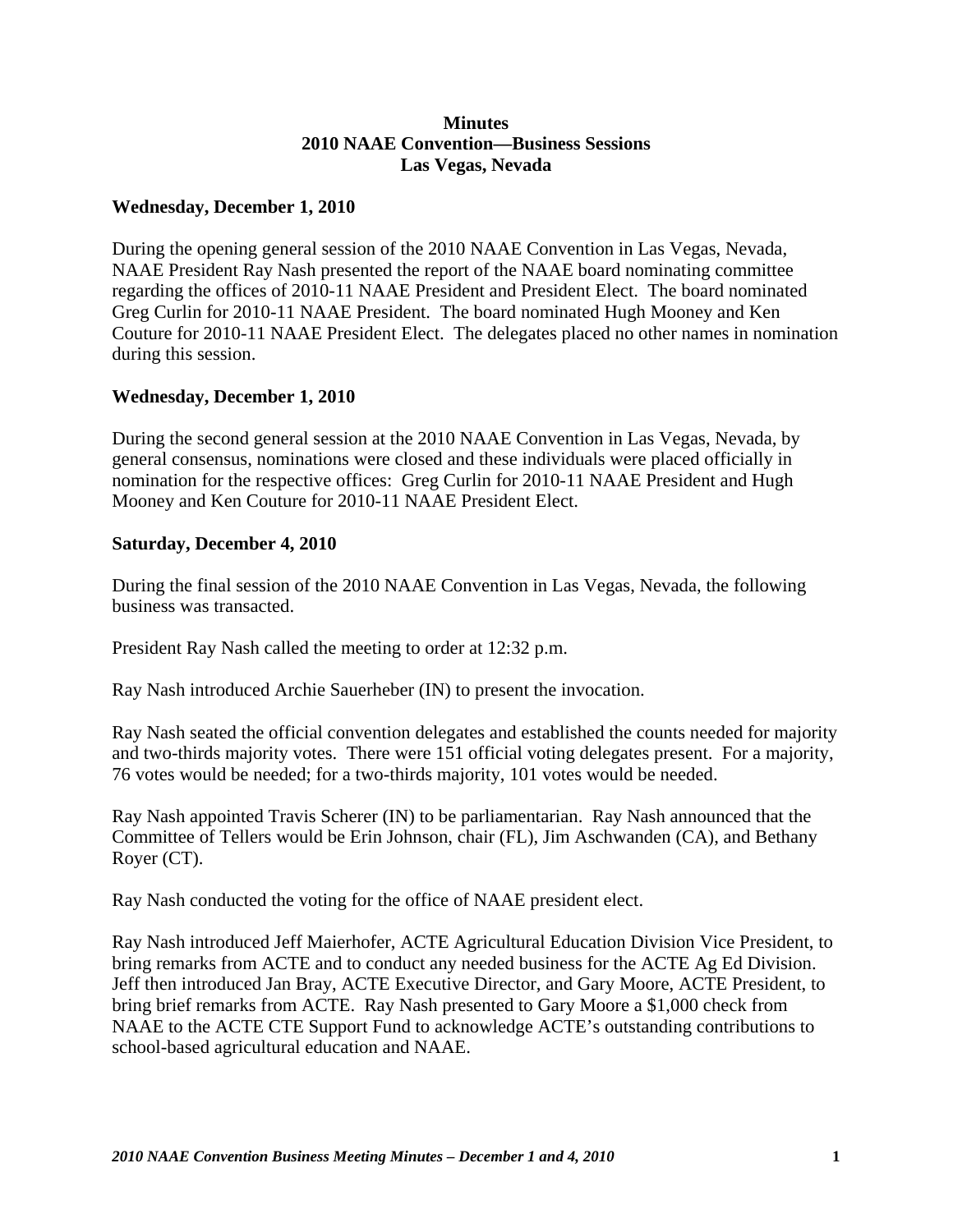The NAAE board members presented the awards for Teacher Mentor (sponsored by CEV Multimedia), Ideas Unlimited (sponsored by Delmar Cengage Learning), and Teachers Turn the Key (sponsored by Dodge, as a special project of the National FFA Foundation).

Ray Nash called on the committee chairs to present the reports from the seven standing committees, as follows:

**Finance**—Chairperson Lloyd Thompson (WA) presented the report and moved for acceptance of the report. The second to the motion was implied. The motion carried.

**Marketing**—Chairperson Erin Johnson (FL) presented the report and moved for acceptance of the report. The second to the motion was implied. The motion carried.

**Member Services**—Chairperson Roger Teeple (NC) presented the report and moved for acceptance of the report. The second to the motion was implied. The motion carried.

**Policy and Bylaws**—Chairperson Krista Pontius (PA) presented the report and moved for acceptance of the report. The second to the motion was implied. The motion carried.

**Professional Growth**—Chairperson Scott Stone (MO) presented the report and moved for acceptance of the report. The second to the motion was implied. The motion carried.

**Public Policy**—Chairperson Linda Sattler (WI) presented the report and moved for acceptance of the report. The second to the motion was implied. The motion carried.

**Strategic Planning**—Chairperson John Busekist (NY) presented the report and moved for acceptance of the report. The second to the motion was implied. The motion carried.

Ray Nash then opened the floor for other business. No unfinished or new business was presented.

Jay Jackman, representing AAVIM, the sponsor of the retiring officer recognition, recognized the two outgoing regional vice presidents, Hugh Mooney and Ken Couture. Both Hugh Mooney and Ken Couture were awarded life membership in NAAE. Jay Jackman then recognized Ray Nash as the outgoing president.

Ray Nash accepted a motion from Roger Teeple (NC), and second from Mark Wildman (IL), to elect, by acclamation, Greg Curlin as 2010-11 NAAE President. The motion carried.

Ray Nash then recognized the outgoing regional vice presidents and regional secretaries and welcomed the new regional vice presidents and regional secretaries.

Ray Nash then installed the 2010-11 NAAE officers, including the new president, Greg Curlin, the new president elect, Ken Couture, and the new regional vice presidents who were Erica Whitmore, Region I Vice President, and Mike Harrington, Region VI Vice President.